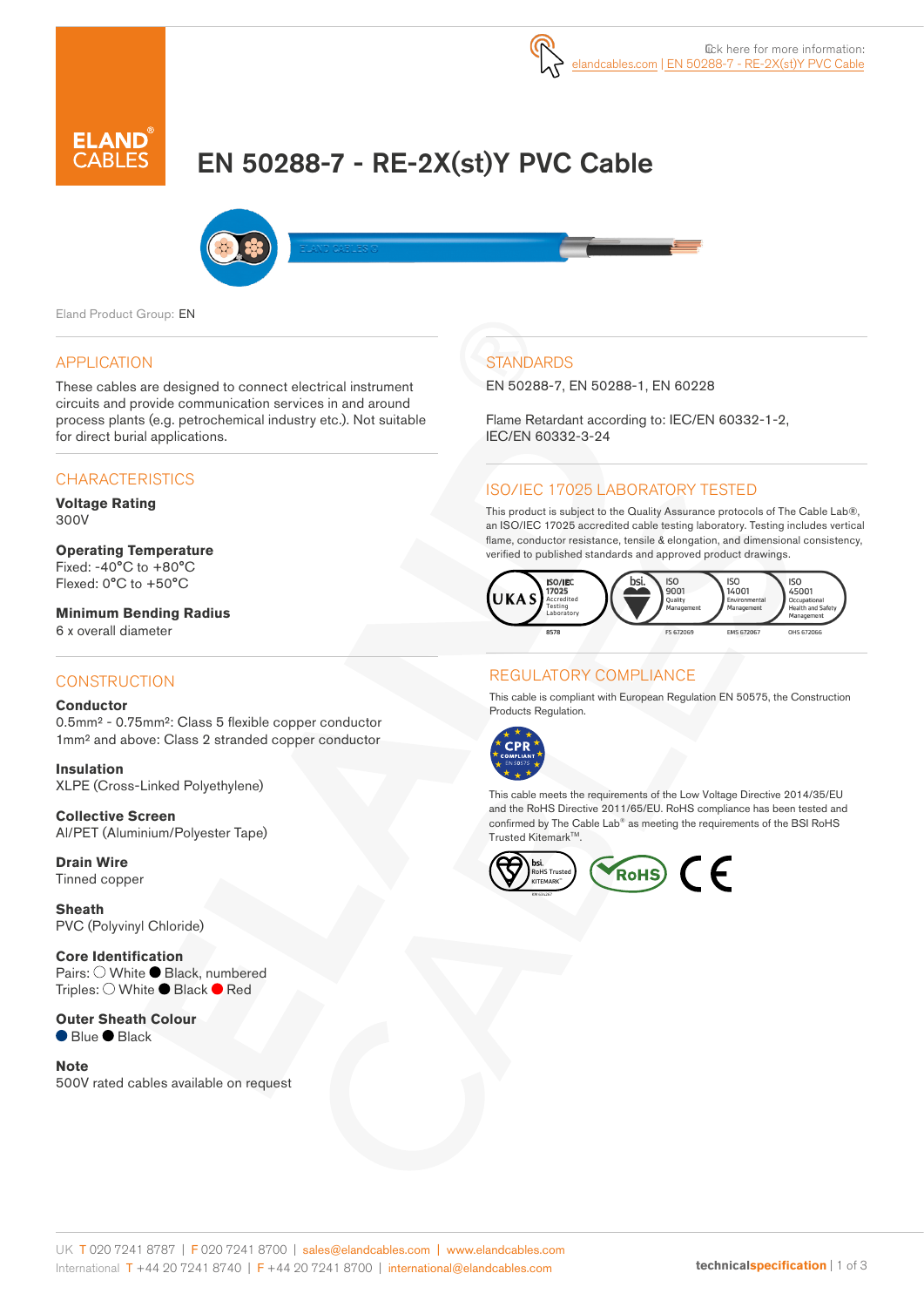# DIMENSIONS

| ELAND PART NO.  | NO. OF<br>PAIRS/TRIPLE | NOMINAL CROSS SECTIONAL AREA<br>mm <sup>2</sup> | NOMINAL OVERALL DIAMETER<br>mm |
|-----------------|------------------------|-------------------------------------------------|--------------------------------|
| EN01P05AUUCXY** | 1P                     | 0.5                                             | 4.6                            |
| EN01P07AUUCXY** | 1P                     | 0.75                                            | 4.6                            |
| EN01P10AUUCXY** | 1P                     | $\mathbf{1}$                                    | 5                              |
| EN01P15AUUCXY** | 1P                     | 1.5                                             | 6.4                            |
| EN01T05AUUCXY** | 1T                     | 0.5                                             | 4.8                            |
| EN01T07AUUCXY** | 1T                     | 0.75                                            | 5.4                            |
| EN01T10AUUCXY** | 1T                     | $\overline{1}$                                  | 5.3                            |
| EN01T15AUUCXY** | 1T                     | 1.5                                             | 6.7                            |
| EN02P05AUUCXY** | 2P(Q)                  | 0.5                                             | 6.7                            |
| EN02P07AUUCXY** | 2P(Q)                  | 0.75                                            | 7.6                            |
| EN02P10AUUCXY** | 2P(Q)                  | $\mathbf{1}$                                    | 7.5                            |
| EN02P15AUUCXY** | 2P(Q)                  | 1.5                                             | 9.7                            |
| EN05P05AUUCXY** | 5P                     | 0.5                                             | 8.6                            |
| EN05P07AUUCXY** | 5P                     | 0.75                                            | 9.8                            |
| EN05P10AUUCXY** | 5P                     | $\mathbf{1}$                                    | 9.5                            |
| EN05P15AUUCXY** | 5P                     | 1.5                                             | 12.6                           |
| EN10P05AUUCXY** | <b>10P</b>             | 0.5                                             | 11.9                           |
| EN10P07AUUCXY** | 10P                    | 0.75                                            | 13.7                           |
| EN10P10AUUCXY** | 10P                    | $\overline{1}$                                  | 13.4                           |
| EN10P15AUUCXY** | <b>10P</b>             | 1.5                                             | 17.9                           |
| EN15P05AUUCXY** | 15P                    | 0.5                                             | 13.8                           |
| EN15P07AUUCXY** | <b>15P</b>             | 0.75                                            | 15.9                           |
| EN15P10AUUCXY** | 15P                    | $\overline{1}$                                  | 15.5                           |
| EN15P15AUUCXY** | <b>15P</b>             | 1.5                                             | 20.8                           |
| EN20P05AUUCXY** | 20P                    | 0.5                                             | 15.5                           |
| EN20P07AUUCXY** | 20P                    | 0.75                                            | 17.9                           |
| EN20P10AUUCXY** | 20P                    | $\overline{1}$                                  | 17.4                           |
| EN20P15AUUCXY** | 20P                    | 1.5                                             | 23.5                           |

### $P = \text{Pairs}, Q = \text{Quads}, T = \text{Triples}$

\* Designates the sheath colour. For each Eland Cables part number replace with the colour code as listed below e.g. EN01P05SAUUCXYBK = 0.5mm² Black

# COLOUR CODES

| <b>COLOUR</b> | <b>Blue</b> | <b>Black</b> |
|---------------|-------------|--------------|
| CODE          | D1<br>DL.   | BK           |